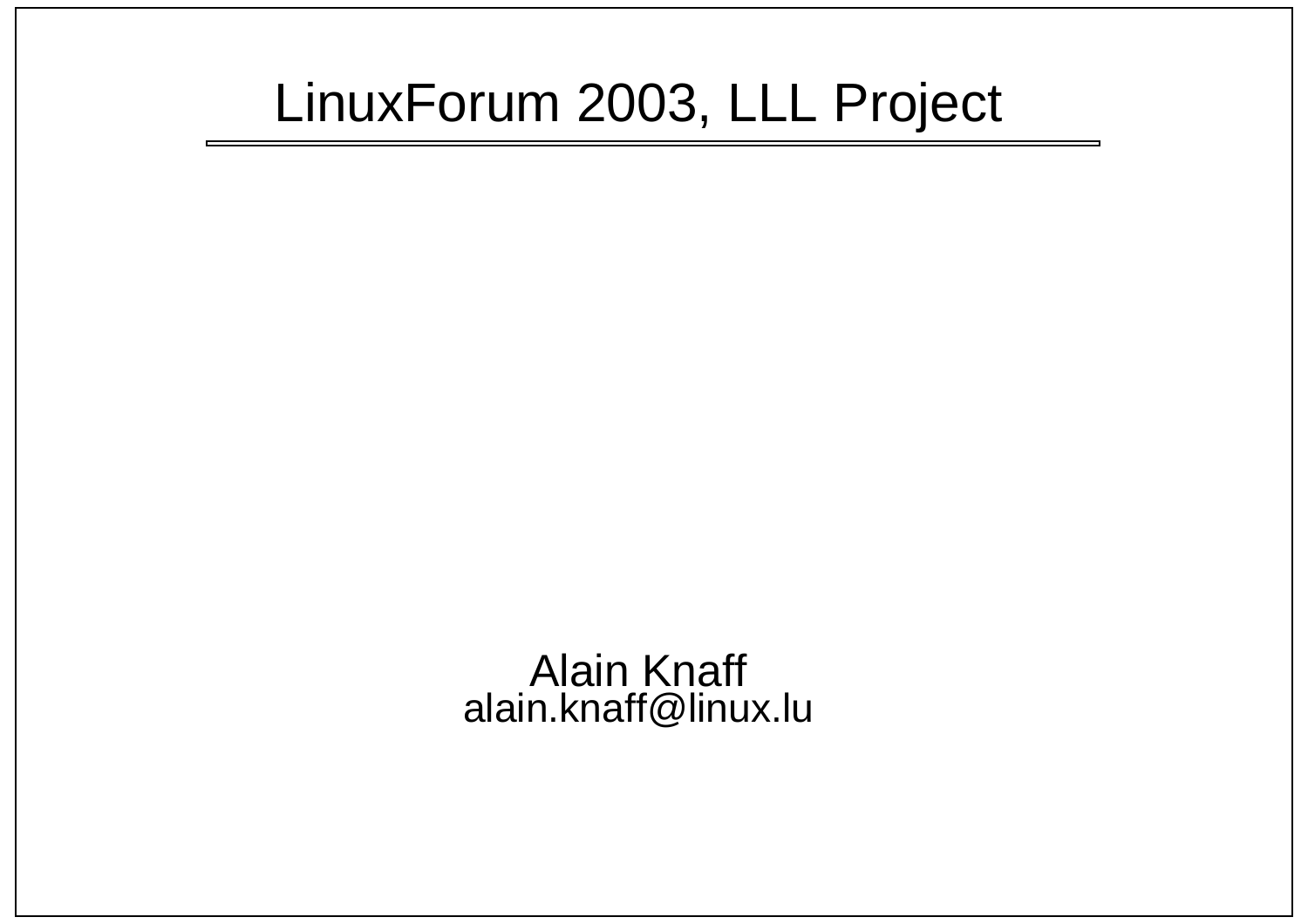# Context and Goals

Linux for Luxembourgish Highschools Local services: file storage, printing

- Full-featured internet access: mail, www, etc.
- Ease of Administration

The work has been started as an initiative of KiwanisClub Esch, and has been partially funded as a "Projet d'etablissement du LTNB" (1994-2000)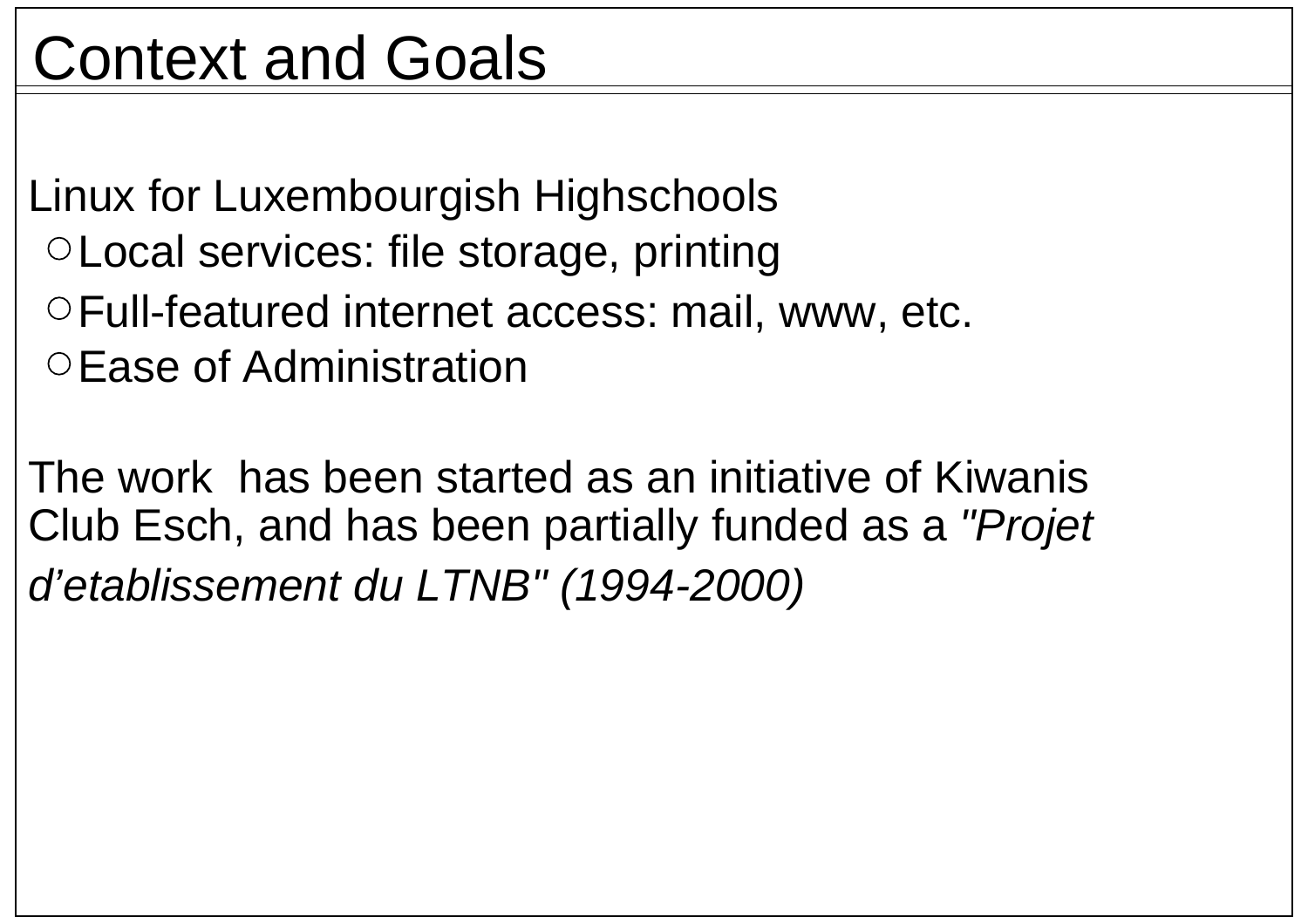Windows file and print serving E-mail: sendmail, Horde/IMP Web browsing and hosting **OFirewall** 

- Pdf Printer
- O Client PC installation: UDPcast
- O Administration via webmin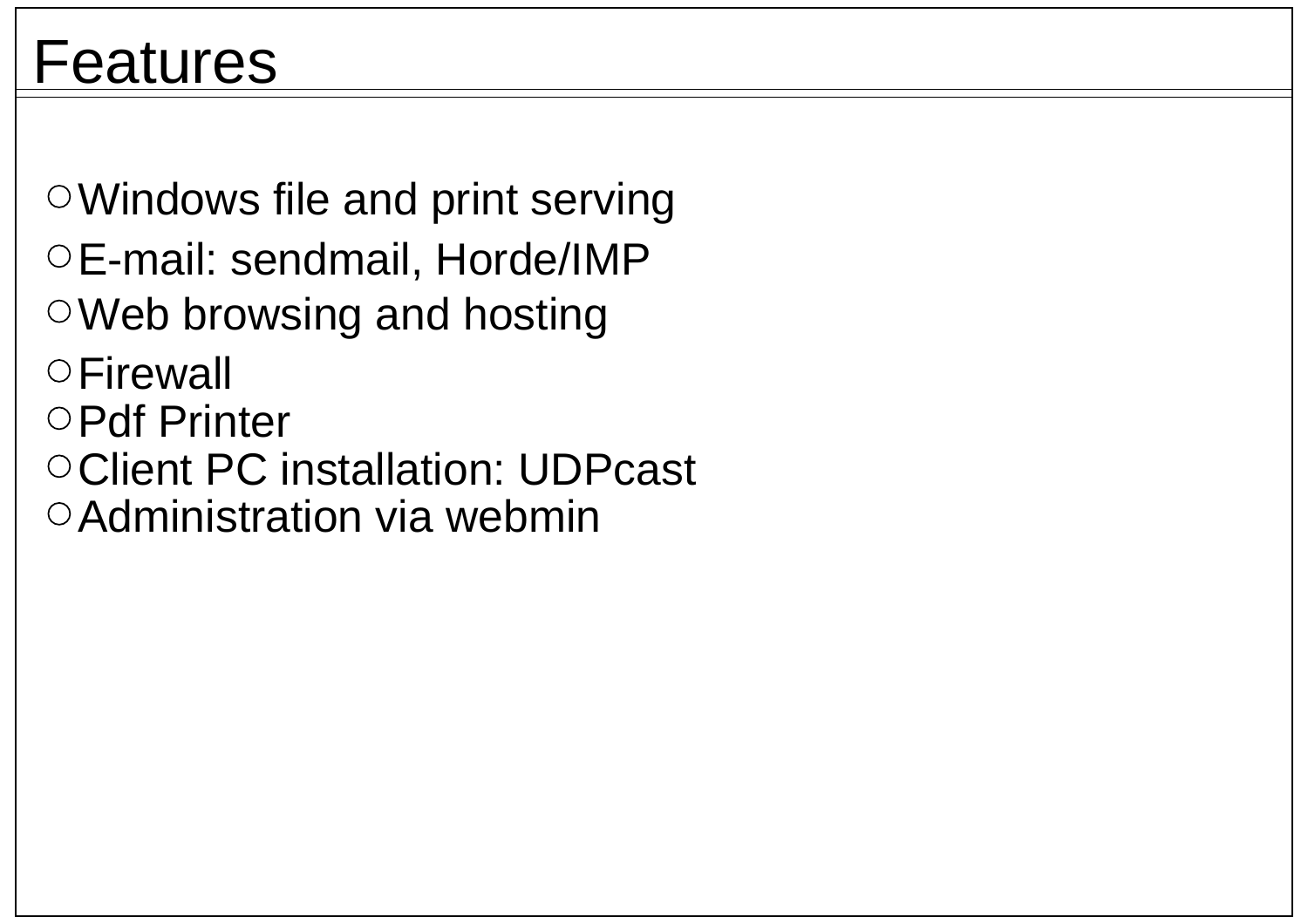Users and passwords managed by Linux server

- Files directly accessible from Windows clients
- Fine-grained permissions

Available drives

- $\diamond$  Specific to student: P:, S: and W:
- $\Diamond$  Common to a class: G:, T:
- $\diamond$  Public (readable for everybody)
- $\Diamond$  "Project"-related drives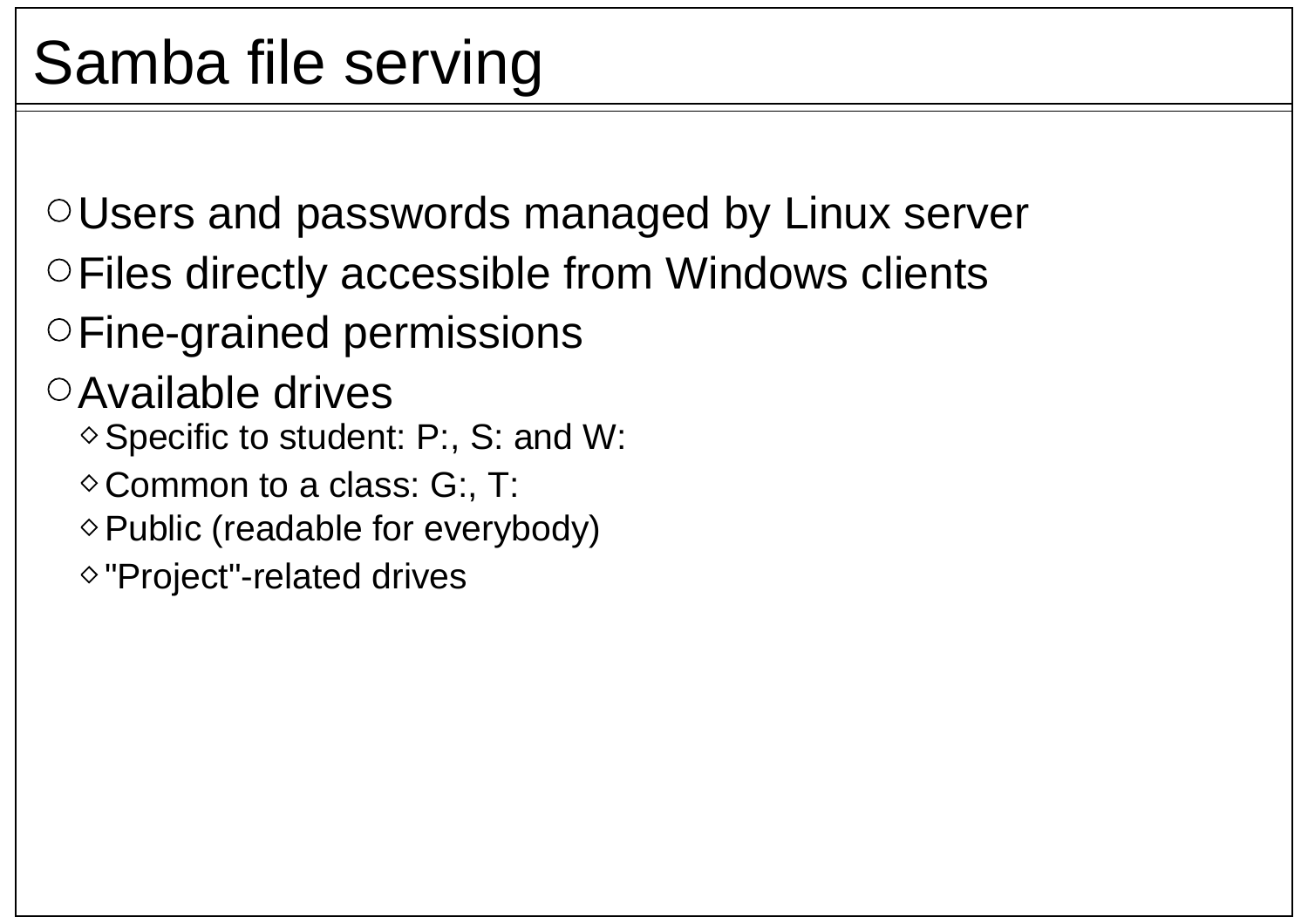### Explorer screenshot

| <b>鳥 My Computer</b>       |                                |                           |                               |                             | $\mathbf{x}$ |
|----------------------------|--------------------------------|---------------------------|-------------------------------|-----------------------------|--------------|
| File Edit<br>View          | He                             |                           |                               |                             |              |
|                            |                                |                           |                               |                             |              |
| $(C_i)$                    | (D)                            | Classe on<br>Monster [G:] | testel09 on<br>'Monster' [H:] | Membre on<br>'Monster' [P:] |              |
|                            |                                |                           |                               |                             |              |
| Private on<br>Monster (S.) | Templates on<br>'Monster' [T:] | Web on<br>'Monster' (W:)  | Control Panel                 | Printers                    |              |
|                            |                                |                           |                               |                             |              |
| Dial-Up<br>Networking      | Scheduled<br>Tasks             |                           |                               |                             |              |
|                            |                                |                           |                               |                             |              |
|                            |                                |                           |                               |                             |              |
| 12 object[s]               |                                |                           |                               |                             |              |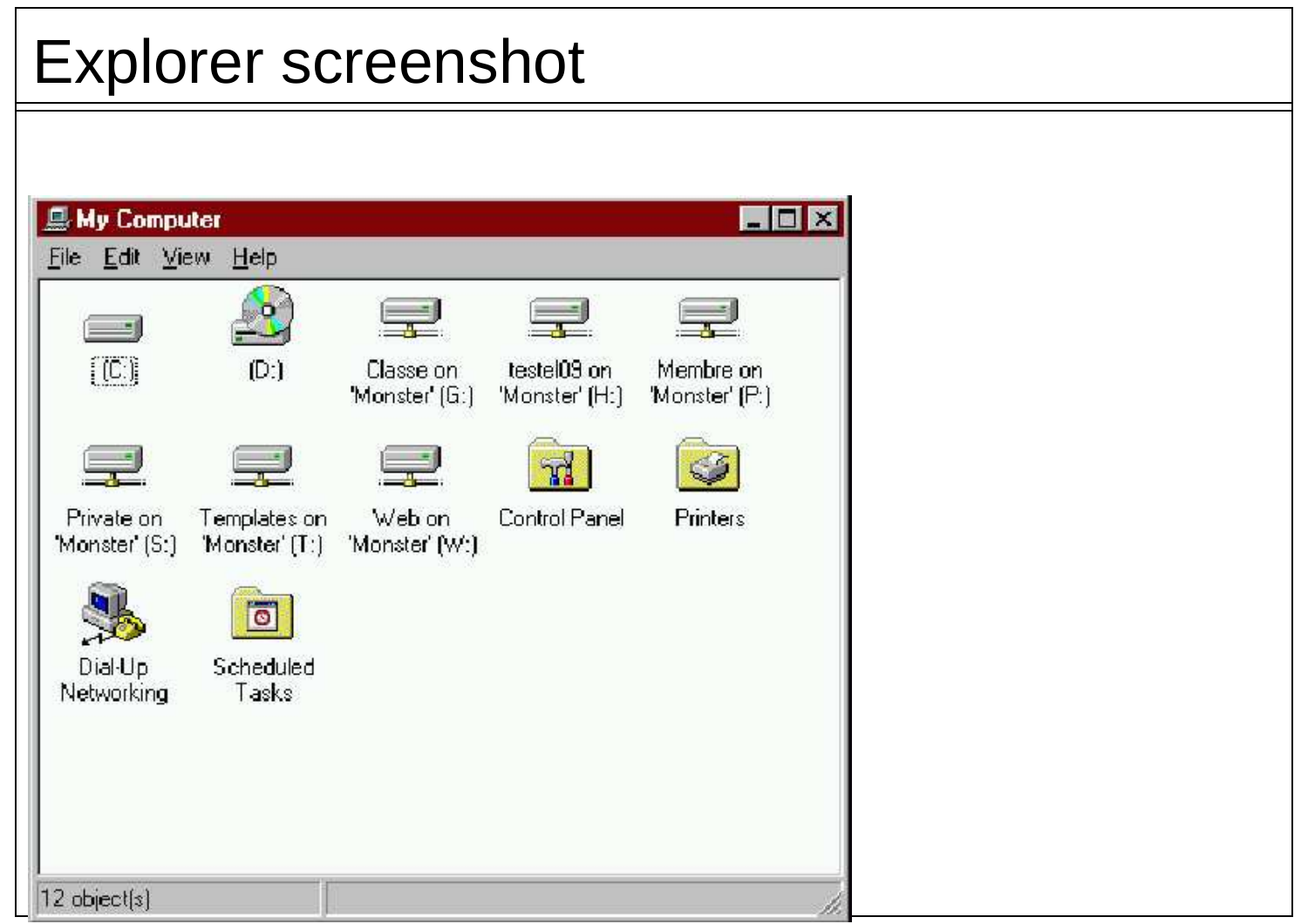# Samba print serving

O Printers accessible from Linux and Windows clients O Supported connectivity:

 $\diamond$  HP Jet-direct (network printer)

 $\diamond$  Directly attached to server

 $\diamond$  Attached to windows workstations

 $\circ$  Print job accounting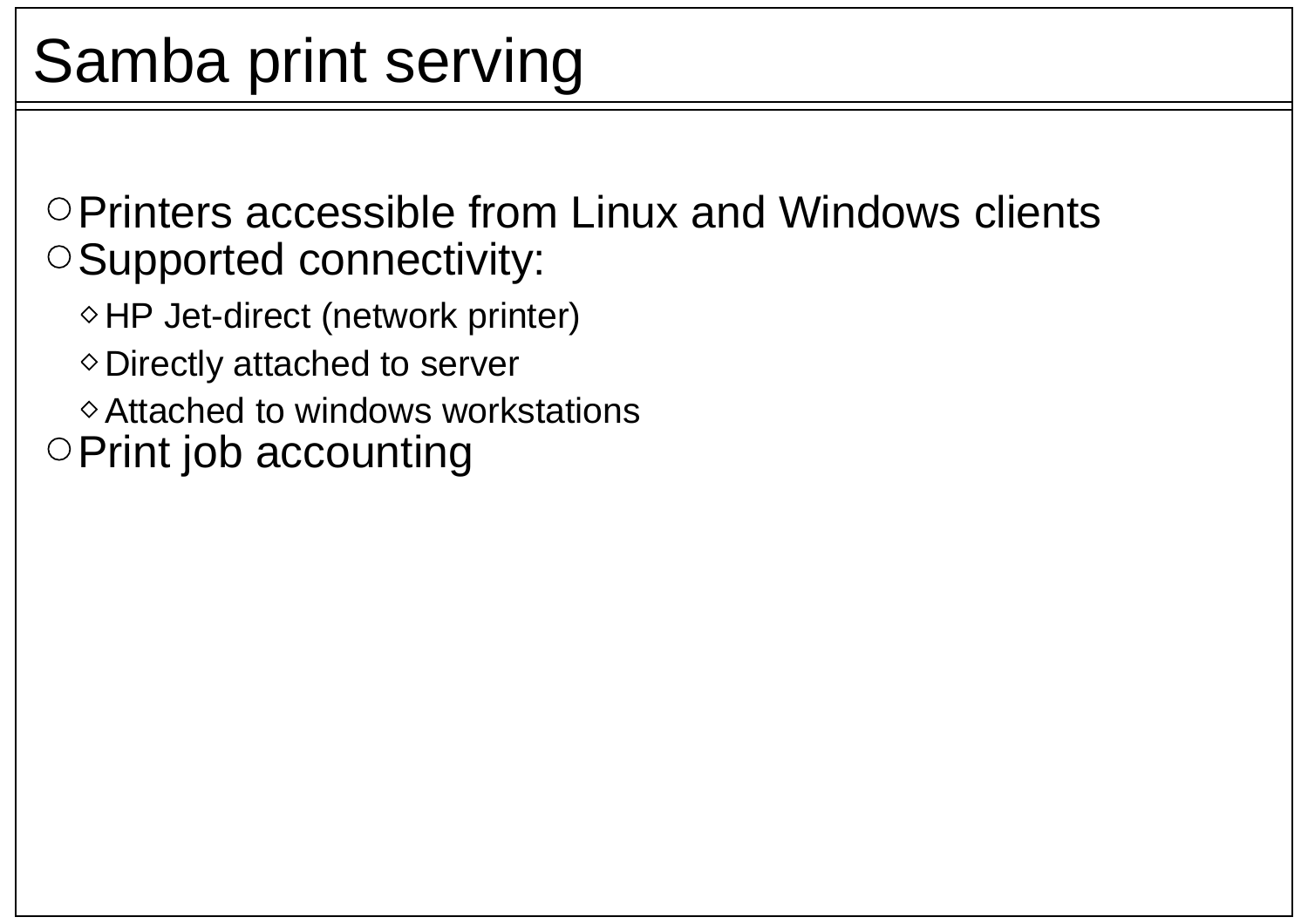### Email

Friendly email addresses: First.Last@school.lu  $\circ$  E-mail accessible from within via Imap (Mozilla) E-mail accessible from outside via IMP/Horde webmail  $\circ$ Spam filtering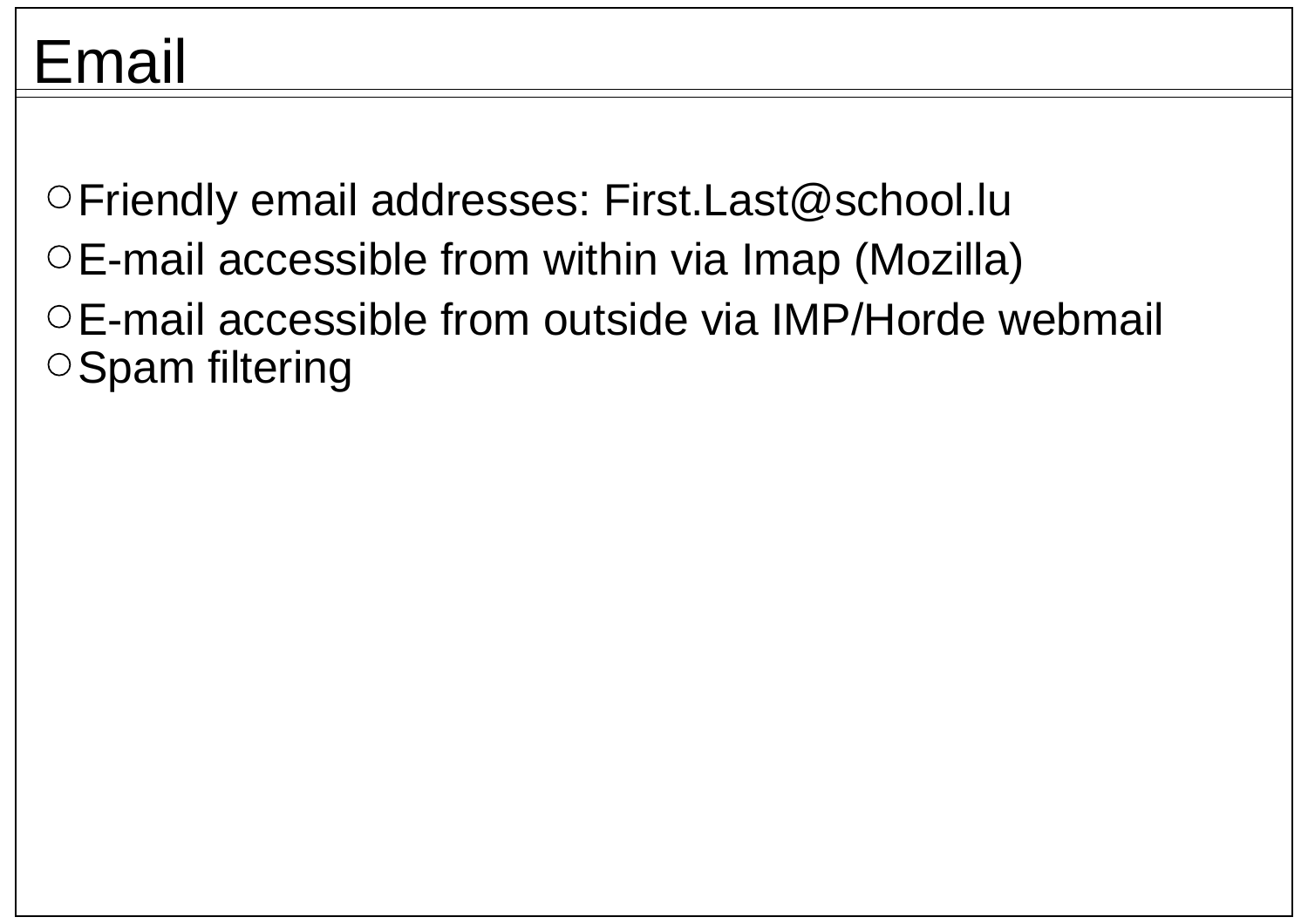### Imp Webmail Screenshot

| $\bullet$                                                     |                                                                                                                                           | <b>3 Mail :: INBOX - Konqueror</b> |                                                               |                                                              | $2$ $\equiv$ $\equiv$ $\times$ |  |  |  |
|---------------------------------------------------------------|-------------------------------------------------------------------------------------------------------------------------------------------|------------------------------------|---------------------------------------------------------------|--------------------------------------------------------------|--------------------------------|--|--|--|
|                                                               |                                                                                                                                           |                                    | Location Edit View Go Bookmarks Tools Settings Window Help    |                                                              |                                |  |  |  |
|                                                               | <b>B</b> Location: <b>Mediates://lli.lgl.lu/horde/imp/mailbox.php?mailbox=INBOX</b><br>$\overline{\bullet}$ $\parallel$<br>$\mathbb{T}^d$ |                                    |                                                               |                                                              |                                |  |  |  |
|                                                               |                                                                                                                                           |                                    |                                                               |                                                              |                                |  |  |  |
| 스                                                             | $\bullet$                                                                                                                                 | 怪                                  | 25<br>⋟<br>镾                                                  | 2.<br>-8<br><b>INBOX</b>                                     |                                |  |  |  |
|                                                               |                                                                                                                                           |                                    | INBOX Compose Folders Options Search Address Book Help Logout | Open Folder                                                  |                                |  |  |  |
| <b>INBOX + Y</b><br>1 to 7 of 7 Messages                      |                                                                                                                                           |                                    |                                                               |                                                              |                                |  |  |  |
| Select:                                                       |                                                                                                                                           | $\overline{\bullet}$    Mark as:   | $\ddot{•}$                                                    | Move   Copy   Messages to                                    | $\ddot{\bullet}$               |  |  |  |
|                                                               |                                                                                                                                           | Delete   Undelete   Blacklist      |                                                               | Hide Deleted   Purge Deleted                                 |                                |  |  |  |
| ⊽                                                             |                                                                                                                                           | $4#$ Date                          | A From                                                        | Subject [Thread]                                             | <b>A</b> Size                  |  |  |  |
| L,                                                            | $\mathbf{1}$                                                                                                                              | 06/27/2003                         | swurd                                                         | [mtools] bug report: about mcopy memory leak,                | 2kb                            |  |  |  |
| $\Box$                                                        | $\overline{2}$                                                                                                                            | 06/06/2003                         | Federico G. Schwindt                                          | [mtools] diff                                                | 3kb                            |  |  |  |
| 口咽                                                            | 3                                                                                                                                         | 09/16/2003                         | georges.schutz@tudor.lu                                       | LinuxDays 2003 Tutorials: Basic and Advanced<br>2kb<br>Descr |                                |  |  |  |
|                                                               | $\overline{4}$                                                                                                                            | 09/22/2003                         | Eric Dondelinger                                              | LinuxDays 2003                                               | 3kb                            |  |  |  |
|                                                               | 5                                                                                                                                         | 09/22/2003                         | georges.schutz@tudor.lu                                       | Re: Laptop (fier Internetstuff Deifferdeng)                  |                                |  |  |  |
| 口咽                                                            | 6                                                                                                                                         | 09/23/2003                         | patrick peiffer                                               | Cours fir Formatioun                                         |                                |  |  |  |
| 囗                                                             |                                                                                                                                           |                                    | 01:44:12 PM Wolfgang Moser                                    | Commodore C1581 diskette parameter for<br>3kb<br>/etc/mediap |                                |  |  |  |
| <b>New</b>                                                    |                                                                                                                                           | Seen                               | Answered<br>Important Deleted                                 |                                                              |                                |  |  |  |
| Delete   Undelete   Blacklist<br>Hide Deleted   Purge Deleted |                                                                                                                                           |                                    |                                                               |                                                              |                                |  |  |  |
| Select:                                                       |                                                                                                                                           | $\overline{\bullet}$ Mark as:      | $\left  \bar{\bullet} \right $                                | Messages to<br>Move   Copy                                   | $\overline{\bullet}$           |  |  |  |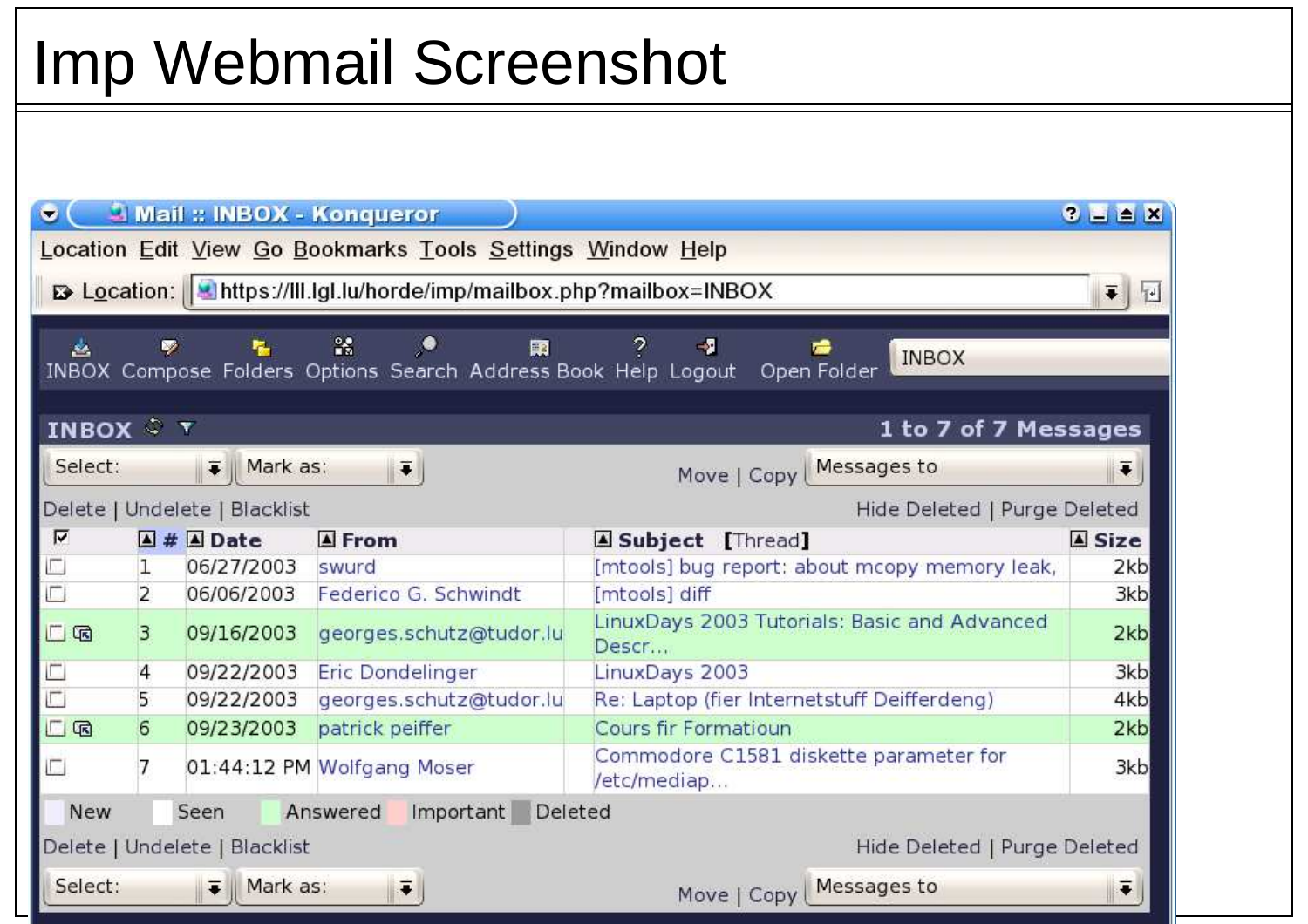# Web browsing

#### O Squid web cache

- Accelerated browsing experience
- $\diamond$  Possibility of blocking sites with questionable content
- Accountability: log of URL's visited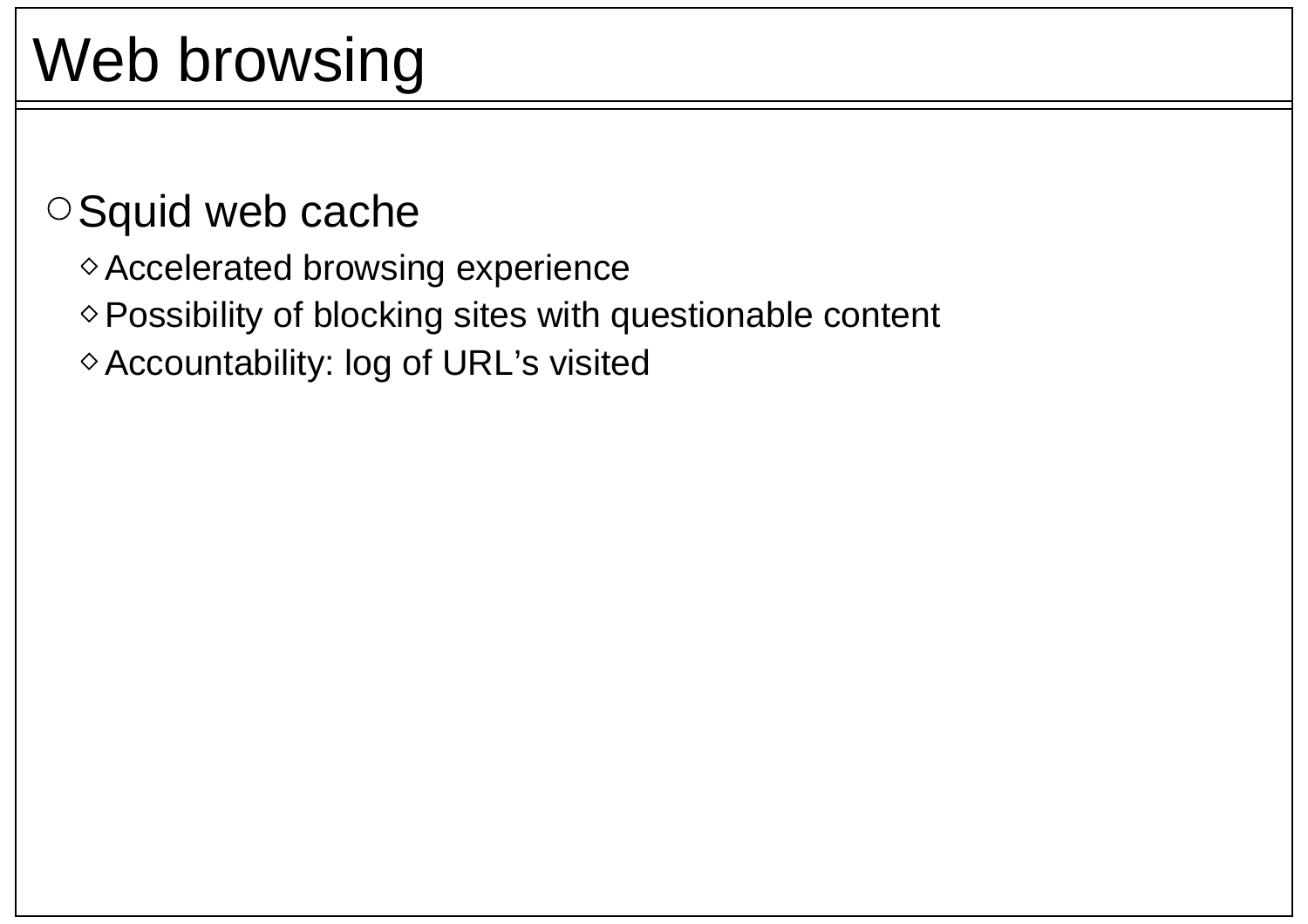# Web hosting

- O Public school web page
- OInternal school web page
- Personal web page for each student (W: drive)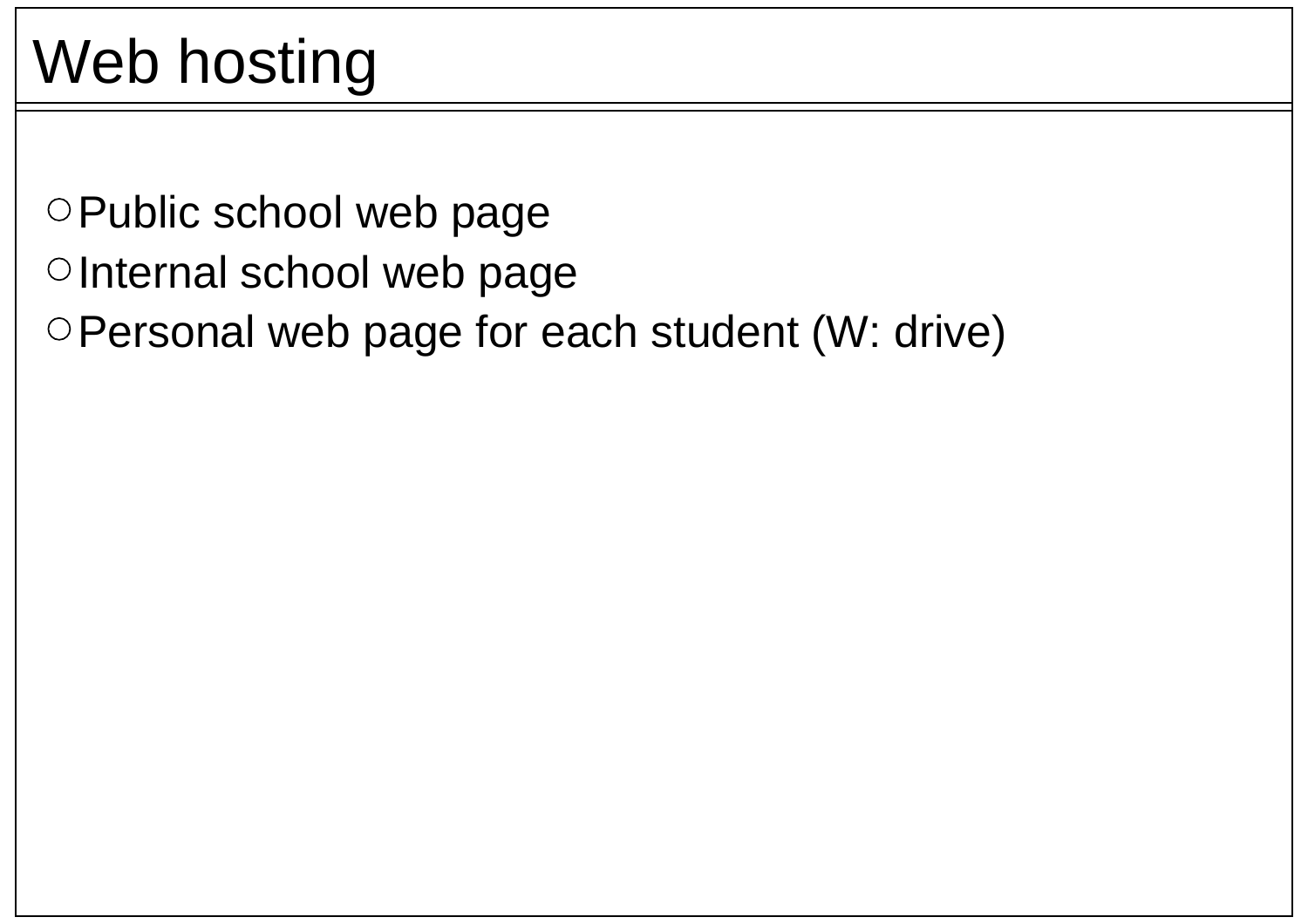#### Firewall

Protects the school network against attacks from outside  $\circ$  Protects the outside world against attacks by the students  $\circ$  Enforces usage of web proxy

Allows flexible allocation of IP addresses using Network Address Translation (for FTP, IRC, ...)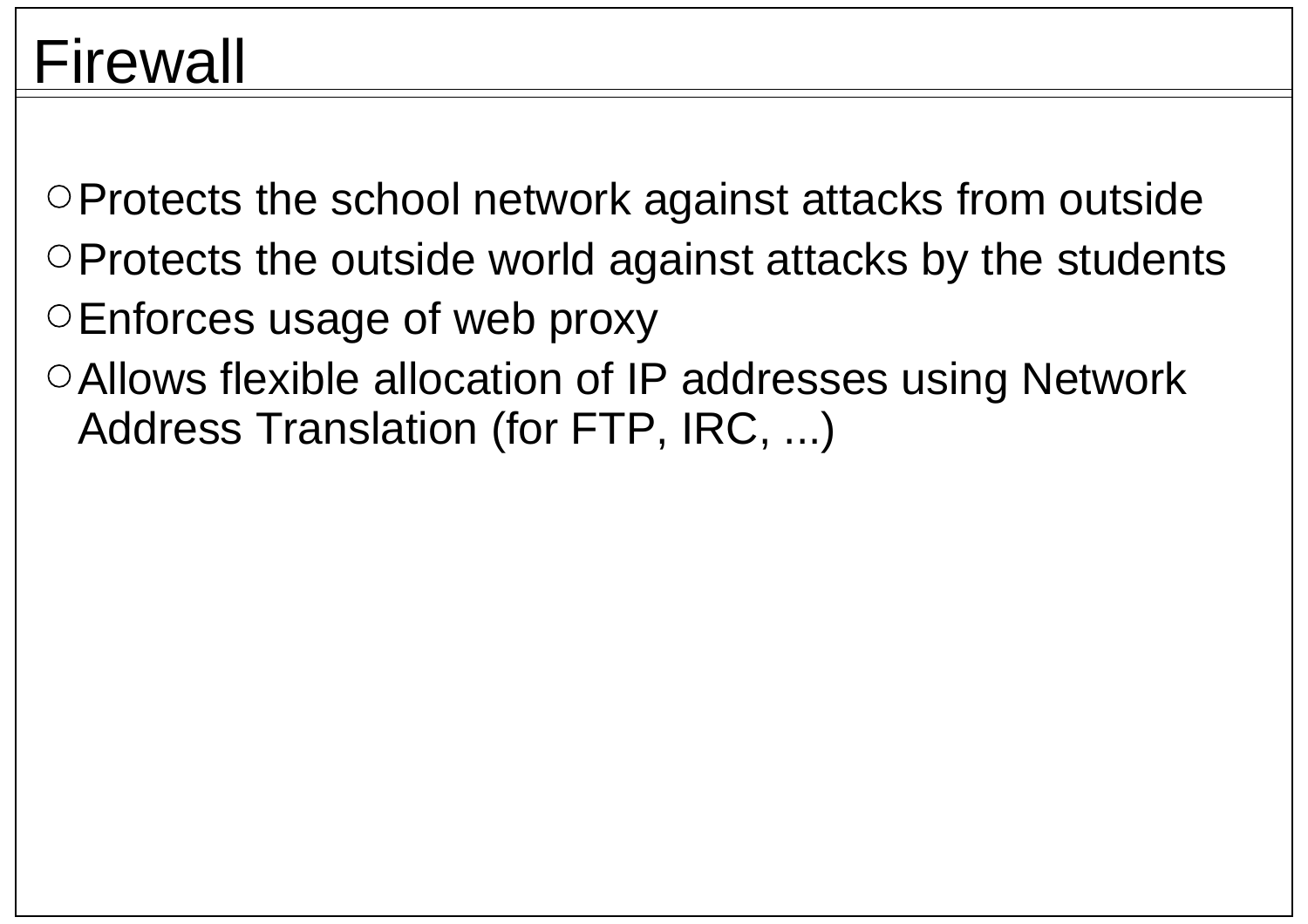### Pdf Printer

Convert Office documents to PDF format by printing them to a special network printer

There is also an email-based converter: office2pdf@office2pdf.lll.lu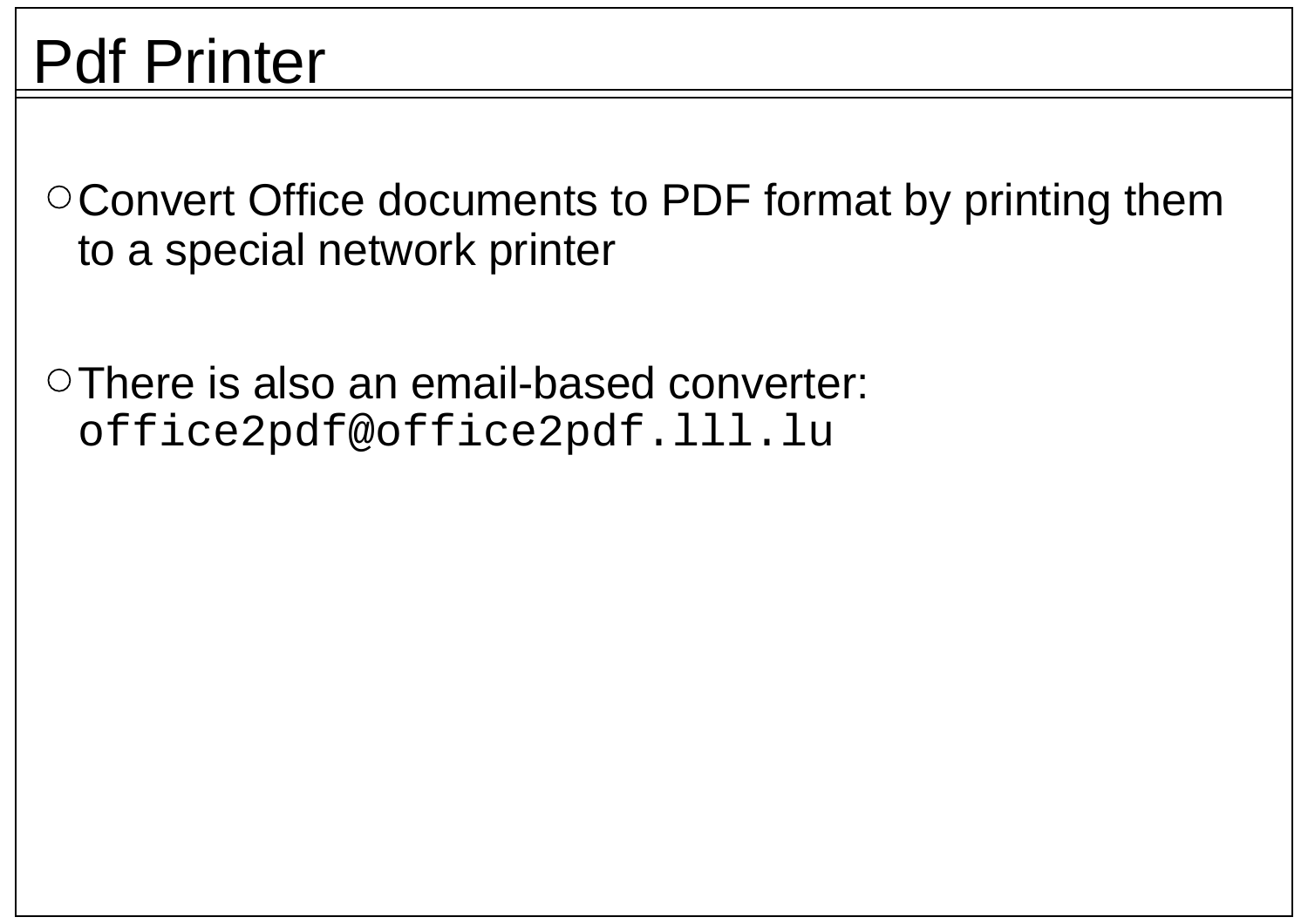#### Udpcast

#### "Cloning" of client PCs

 $\Diamond$  For "first time" installation

 $\Diamond$  For "repairing" PCs after students had their fun with them

- Takes advantage of Ethernet multicast to send to multiple destinations at once simultaneously
- $\circ$  Example: partition of 5 GB can be copied to a whole classroom in under 8 minutes
- Easy-to-use menu driven boot disk
- Available at http://www.UDPcast.linux.lu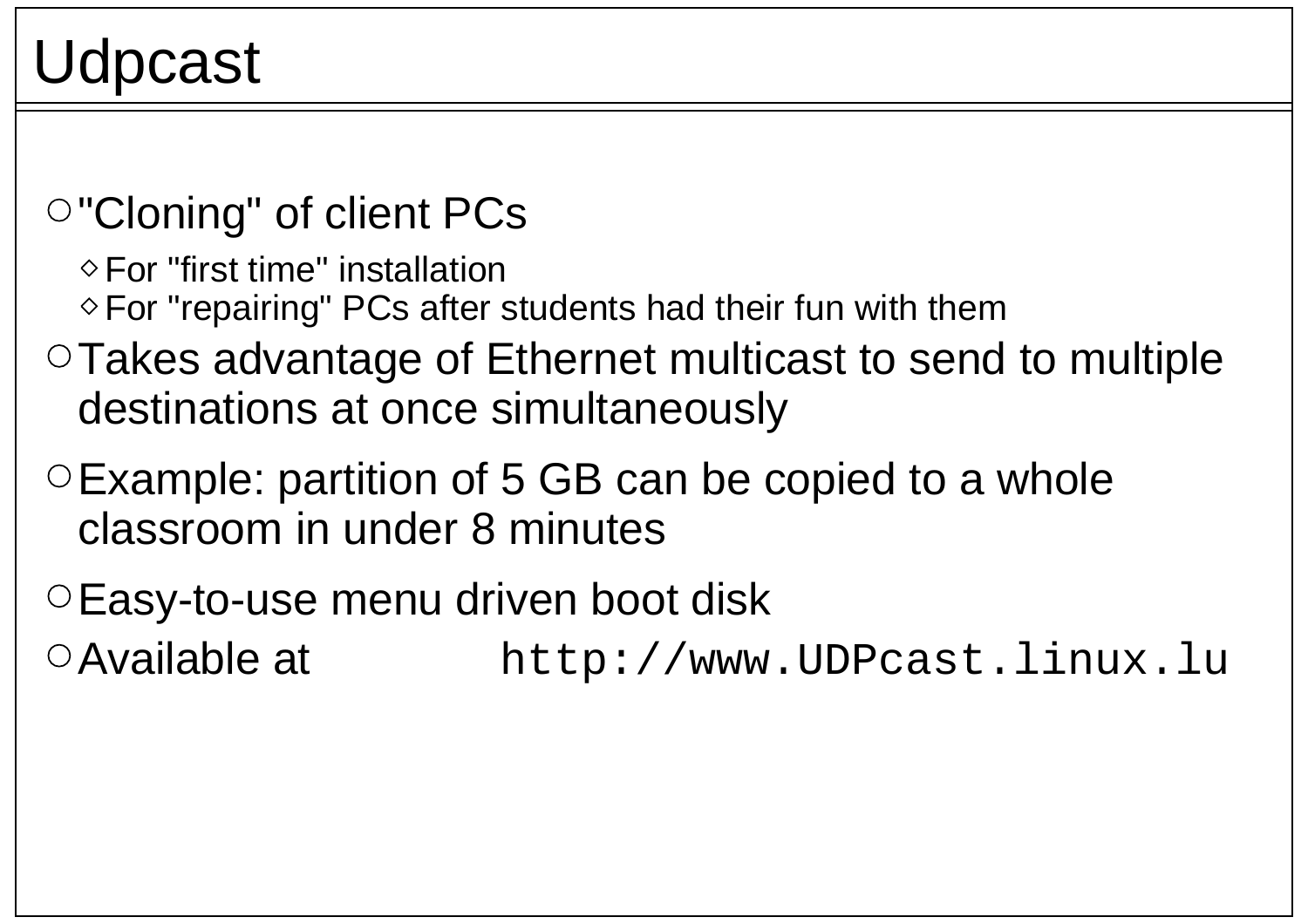#### Udpcast screenshot

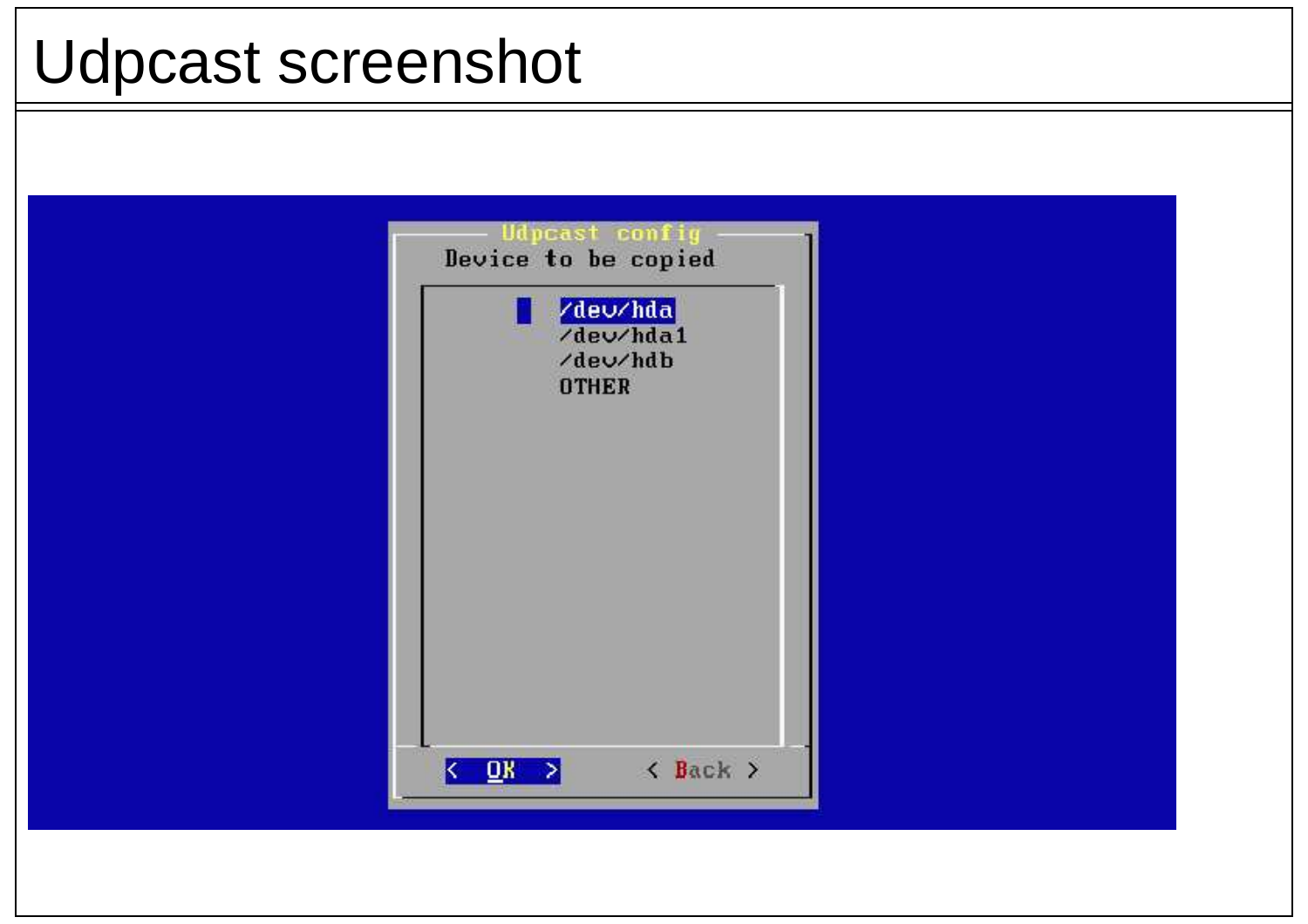#### Webmin administration interface

User management

- Firewall administration
- Fine-grained access control (access to network services, shared folders and exam classes)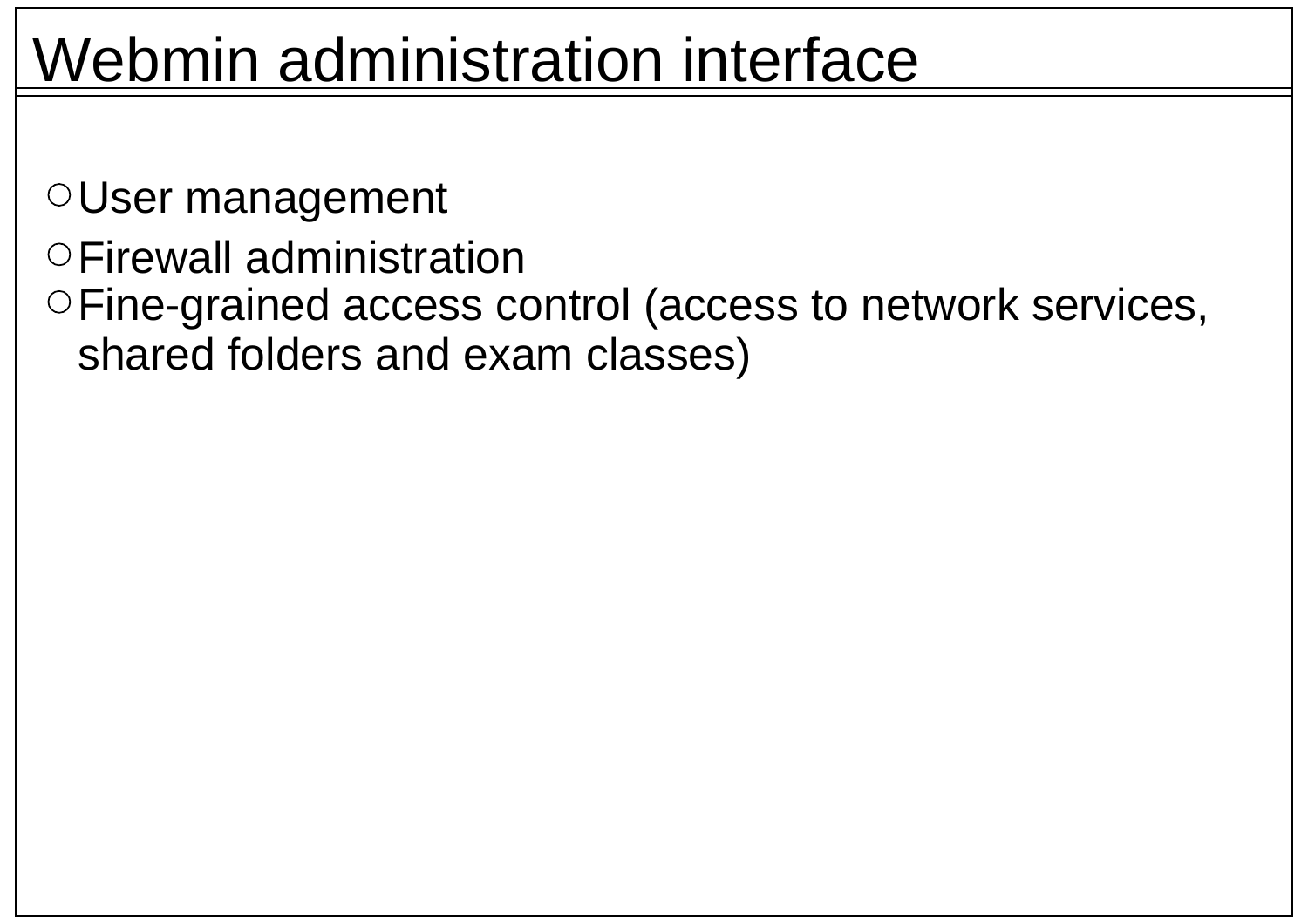#### Webmin screenshot

| $\bullet$ ( $\blacksquare$ Administration des utilisateurs - Konqueror                                 |                                              | 2 L L X |
|--------------------------------------------------------------------------------------------------------|----------------------------------------------|---------|
| Location Edit View Go Bookmarks Tools Settings Window Help                                             |                                              |         |
| 0000004 00000000000                                                                                    |                                              |         |
| D Location:   whttp://localhost:10001/school/addUser.cgi?cat=ELE                                       |                                              | h.      |
| 日日日日日本教育吸管人                                                                                            |                                              |         |
| 공Adm_ 공Projects_ 공Activism_ 공News   공Linux_ 공Misc_ 공 Fun   공 Search engines   공 Software   공Listes   * |                                              |         |
|                                                                                                        |                                              |         |
| Index de<br>Webmin                                                                                     |                                              |         |
| Index ou                                                                                               |                                              |         |
| Module.                                                                                                | Administration des utilisateurs              |         |
| A de<br>Configuration                                                                                  |                                              |         |
| du Module                                                                                              |                                              |         |
|                                                                                                        |                                              |         |
| <b>Création d'un nouvel étudiant</b>                                                                   |                                              |         |
| Catégorie E ève                                                                                        | Norm de login teststud                       |         |
| Norm: etudiant                                                                                         | Prénom: test                                 |         |
| Date $3$ M                                                                                             | Classe 1A1<br>A2003                          | $\sim$  |
|                                                                                                        | Numéro de sécurité                           |         |
| Allas Mail                                                                                             | social (optionnel)                           |         |
| Mol De stitisse<br>passe                                                                               | Mot de passe (pour announce<br>confirmation) |         |
|                                                                                                        | Créer l'étudiant                             |         |
|                                                                                                        |                                              |         |
|                                                                                                        |                                              |         |
| Retourner à moex                                                                                       |                                              |         |
|                                                                                                        |                                              |         |
|                                                                                                        |                                              |         |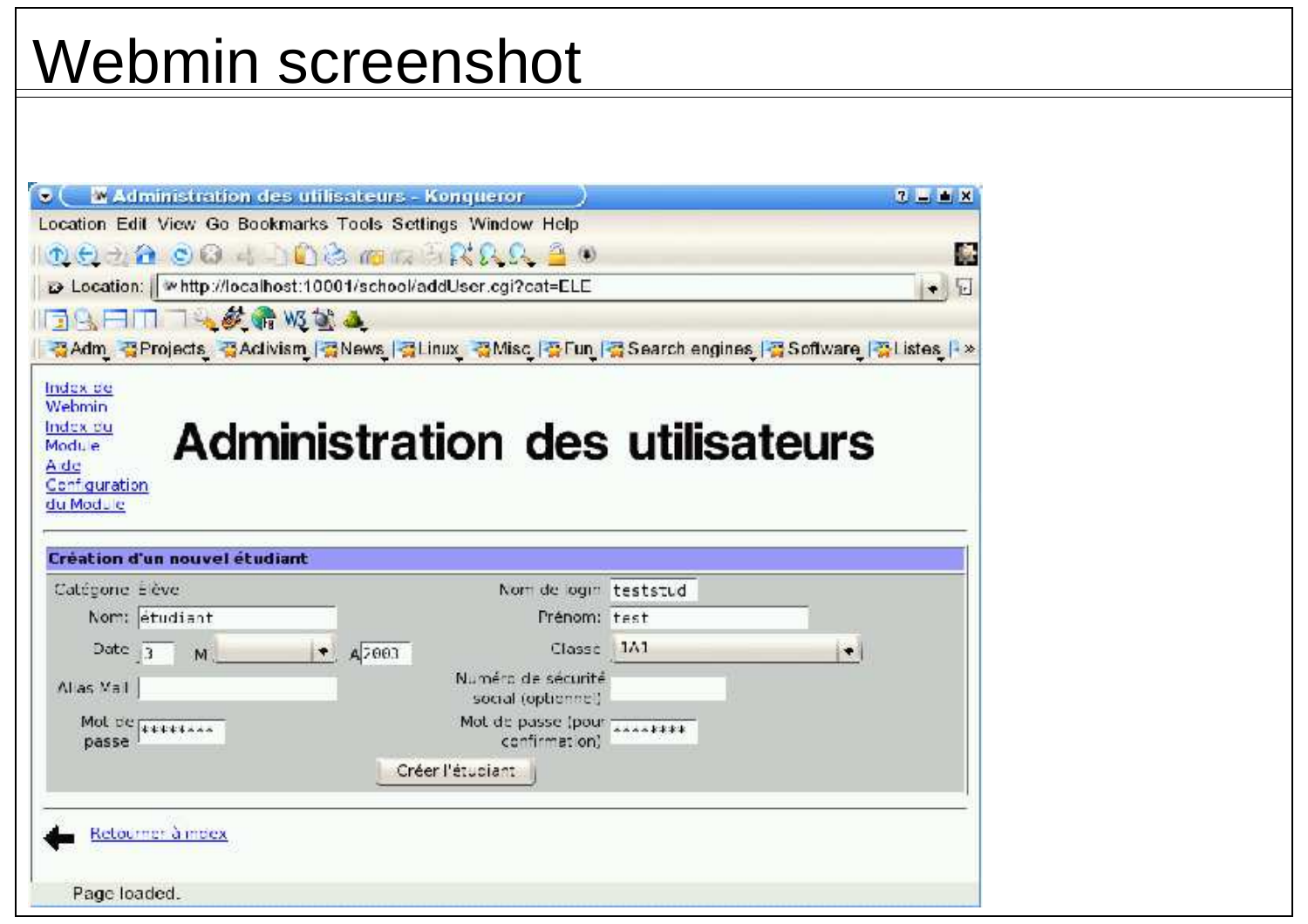## Client side Linux

Client-side Linux at the LGL, Sainte Sophie and **Wilwerwiltz** 

"Programming" classes, networked games O Access to server via NIS and NFS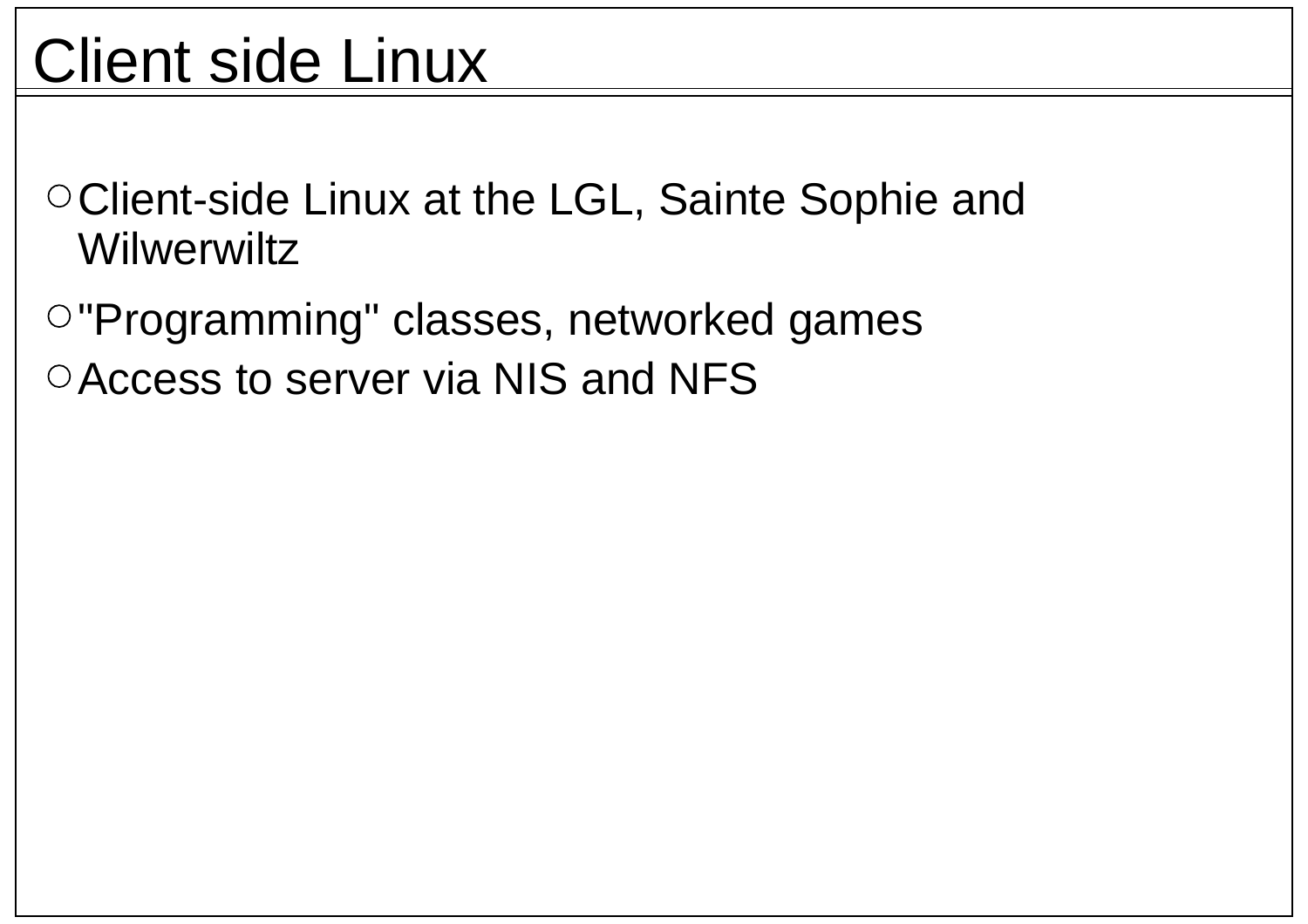# Key figures

 $\circ$ 4 schools 4000 students  $\degree$  1000 at LTNB (since 1994)  $\Diamond$  1250 at LGL (since spring 1999)  $\Diamond$  1250 at LTML (since fall 1999)  $\Diamond$  625 at EPND (since sprint 2001) ◇ InternetStuff Wilwerwiltz (since summer 2003)